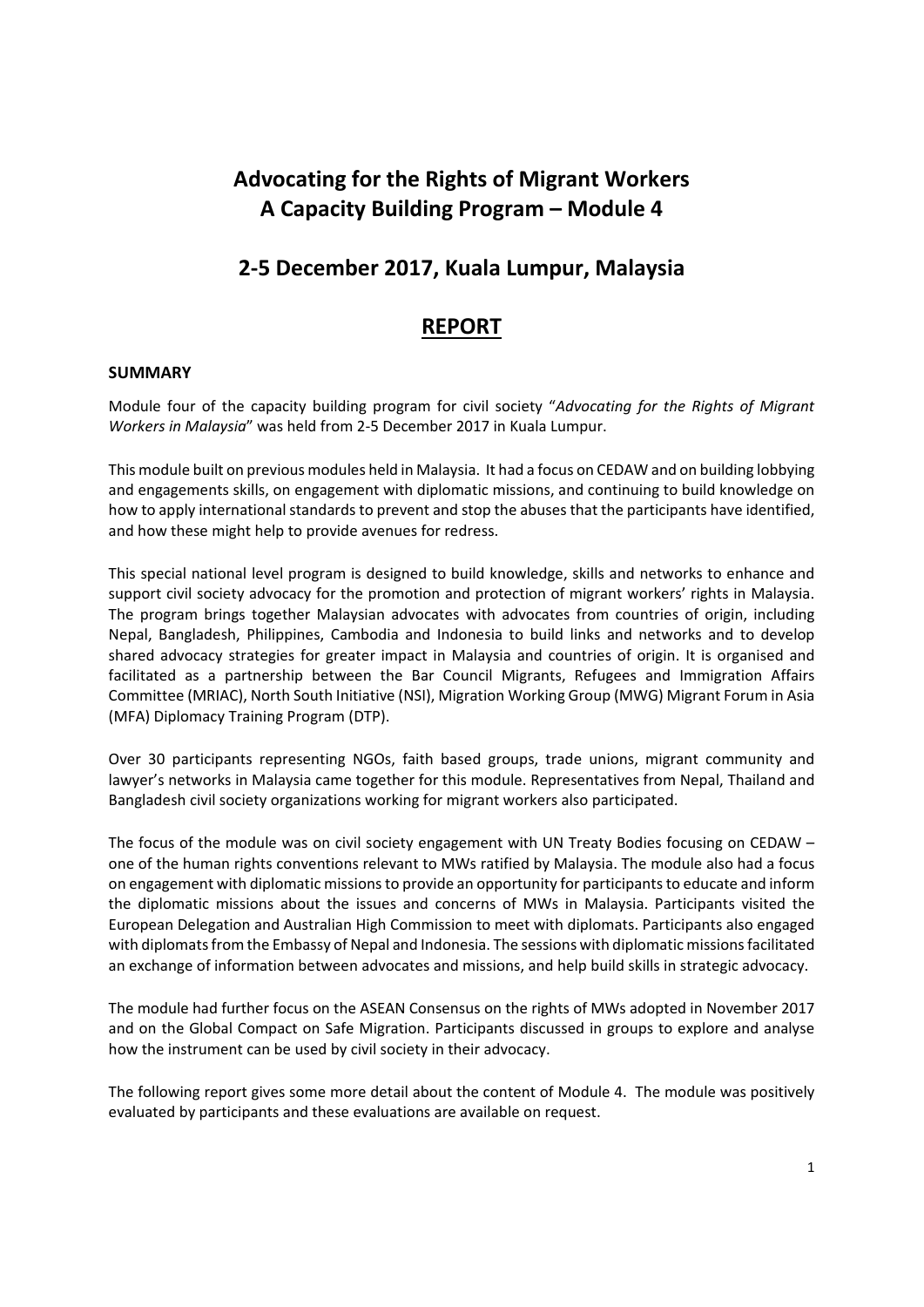### **PROGRAM CONTENT**

#### **Module 1, 2 and 3 Recap, and Introduction and Overview of Module‐4**

The program started off with opening remarks from Patrick Earle, Executive Director of DTP, and Sumitha Shaanthinni Kishna from the Malaysia Bar Council. There was a recap on modules 1, 2 and 3 to refresh learnings of the previous modules. The content and objectives of module 4 were introduced.

Participants shared updates from their work between module 3 and 4. Some highlights were – participants attending international conference on domestic workers in Manila, engagement with local trade unions, case referrals and case management of MWs, and faith based organizations' work on palm oil plantation learning center for stateless children and workers.

DTP also introduced to the participants the new 'Law *Lookup Tool'* - a pilot project of an online application tool developed by DTP Law interns for MWs advocates. The online application helps advocates, lawyers, and others to find applicable international law relevant to some specific human rights issues faced by migrant workers.

#### **ASEAN Consensus on Rights of Migrant Workers**

The ASEAN Consensus on the Protection and Promotion of the Rights of Migrant Workers was signed by the Heads of States/Governments in the 31st ASEAN Summit. The signing of this ASEAN Consensus was a milestone as 2017 marked the 50th anniversary of ASEAN ‐ and the tenth year since the adoption of the ASEAN Declaration on the Protection and Promotion of the Rights of Migrant Workers, known asthe Cebu Declaration.

The ASEAN Consensus stipulates the general principles, fundamental rights of migrant workers and members of their families, specific rights of migrant workers, obligations and commitments of ASEAN Member States. It aims to establish a framework for closer cooperation among member states on addressing migrant workers' issues in the region.

Civil Society Organizations (CSOs)have welcomed the adoption of the instrument with reservations. They have highlighted that the document should be legally-binding in order to address the lack of comprehensive legislative protection of migrant workersin many ASEAN countries. They recommend that the instrument should protect undocumented migrant workers, cover migrant workers' families, and include migrant workers not from ASEAN countries. ASEAN operates by consensus –this can lead to weak standards and lack of enforcement mechanisms – as the lowest common denominator generally prevails.

In 2018, the member states will work on developing the instrument into a concrete and practical action plan that would be acceptable to both labor‐sending and labor‐receiving countries within ASEAN. CSOs in the region recommend that employers' organisation, trade unions and NGOs should be part of the discussion, and the action plan should be open for consultation and inputs from stakeholders.

*As a practical exercise, participants were divided into groups to explore and analyze the document on how* it can be used by civil society in their advocacy, what are positives and negatives, and how can it facilitate *collaboration between sending and receiving countries.* 

#### **Presentations from International Participants**

**Thailand** *– Preeda Tongchumnum, Program Manager, Solidarity Center –* As a program a manager at Solidarity Center Preeda supports the implementation of the project activities, provides legal technical support, supports advocacy work, and works closely with migrant workers network.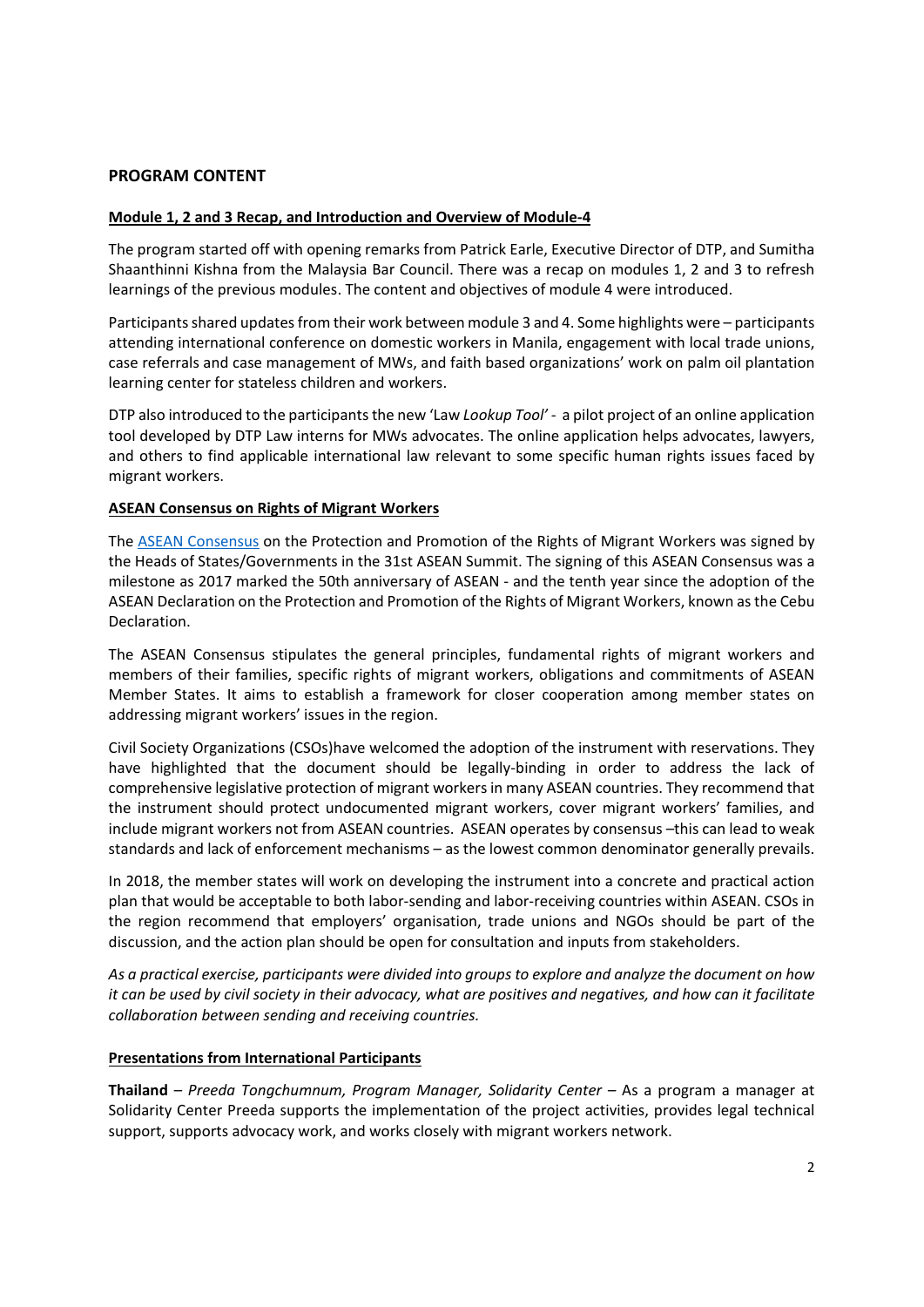One of the major issues of MWs in Thailand is that the number of undocumented migrants are higher than the documented workers. Preeda highlighted that the Government of Thailand recently launched a program to register the undocumented migrants to prove their nationalities. The MWs who registered were able to apply for travel documents which facilitated their freedom of movement. However, the legislation in Thailand is confusing, and policies are changing over time. For example, Thailand has social protection law that helps workers access health care insurance, but they have to pay for it. It's contradictory to the law of social protection. Undocumented migrant workers have no access to social protections, including labour rights.

**Bangladesh** *– Prabir Biswas, Bangladeshi Ovhibashi Mohila Sramik Association (BOMSA) –*BOMSA started to work for the migrant women with the aim to unite and protect the welfare of the migrant women workers of Bangladesh. BOMSA has been working with internal and external women migrants since 1998 to ensure the protection of migrant's rights. Prabir provided a background on Bangladesh's migration sector. In 2017, there were 7 million Bangladeshis working overseas, and 93% of them went to ten countries. Bangladesh ranks seventh in the list of the world's top remittance‐receiving nations accounting for almost 9% of the country's GDP. One of the persistent challenges is that more than half the migrant workers from Bangladesh are classified as less-skilled, and only 10% of the migrant workers use the formal channels of migration.

### **The UN Human Rights System – An Introduction to Human Rights and Treaty Reporting & NGO Advocacy**

International Human Rights mechanisms developed along two pathways – UN Charter based and Treaty Based. Human rights in the UN Charter – provides the mandate for the Human Rights Council, Special Procedures and the Universal Periodic Review.

There are nine core human rights treaties – and countries that adopt them agree to implement their provisions – including to review and amend their laws and to protect and promote the rights in the treaties. Each State party to a treaty has an obligation to take steps to ensure that everyone in the State can enjoy the rights set out in the treaty. The human rights treaty bodies are committees of independent experts that monitor implementation of the core international human rights treaties.

International human rights Treaties are legally binding (unlike Declarations). Treaty obligations are not optional – once agreed to, they must be implemented in law and in practice. To implement the treaty states must allocate resources and promote the rights in the treaty.

### **The UN HR Treaty Bodies**

Treaty monitoring bodies are committee of independent experts, receive and examine state reports, issue concluding observations, adopt general comments, and conduct country visits. There are nine human rights treaty bodies composed of independent experts. The individuals are voted on and must be free from the influence of the government. The Committees adopt general comments/recommendations about particular rights or issues e.g. rights of domestic workers. These General Comments are important sources of advice and interpretation and are soft law.

### **The reporting cycle under the HR Systems**

1) State parties (governments) submit initial and periodic reports to the committees – documenting progress in implementation of the treaty and challenges. NGOs submit shadow/ alternative reports highlighting issues of concern.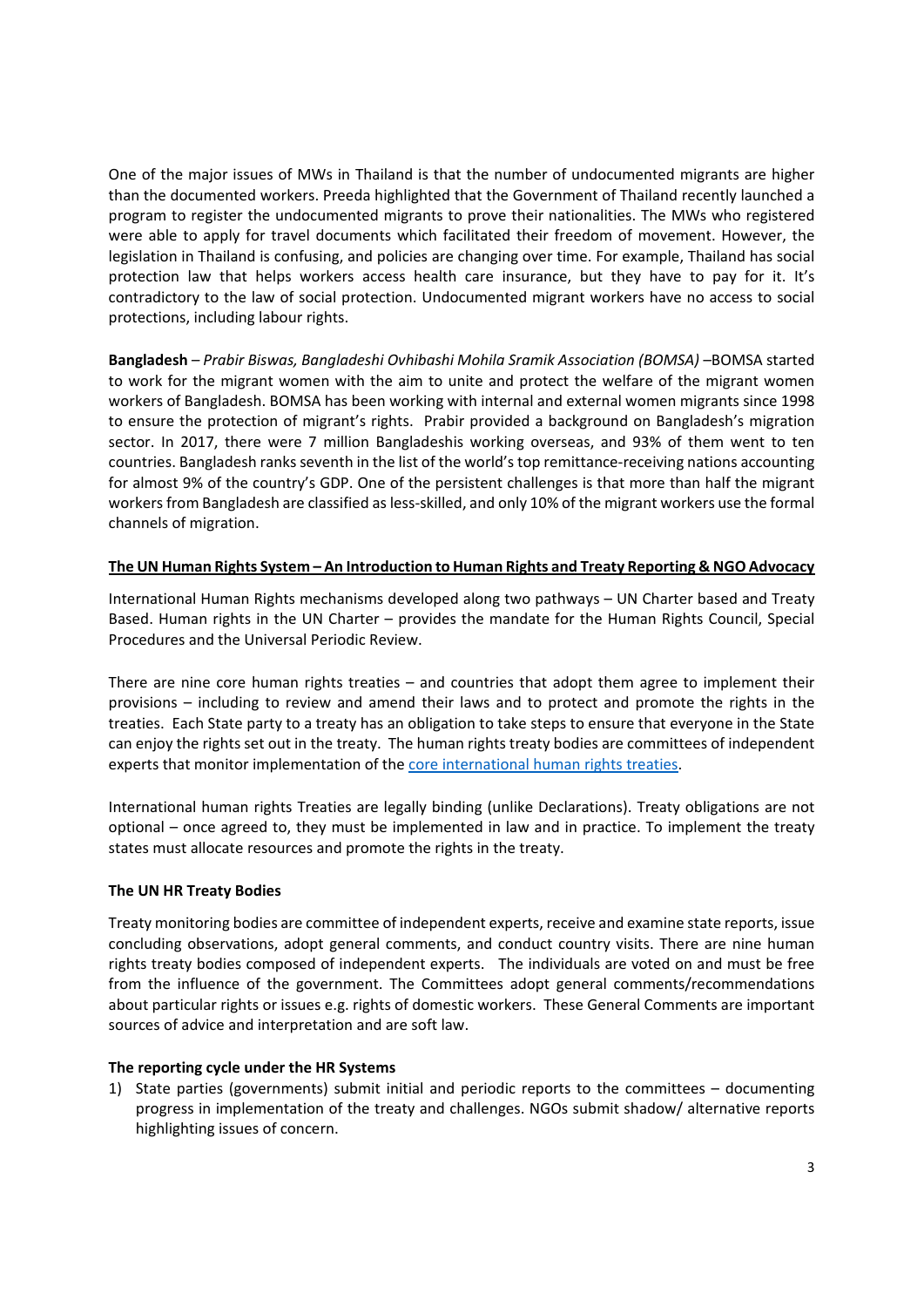- 2) The treaty body presents the state party with list of issues and questions based on concerns raised by the report (and the NGO shadow reports)
- 3) The State party may submit written replies to list of issues and questions. CSOs meet members of the committee – it could be formal or non‐formal to raise questions, issues and recommendations with the State party. Some committees hold pre-sessions, others make time during the formal sessions
- 4) Constructive dialogue between the Committee and the state party delegation takes place during the session
- 5) Treaty body issues its concluding observations to the government, including recommendations
- 6) Follow‐up on implementation of treaty body recommendations (some Treaty Bodies have formal follow‐up processes.

### **CEDAW, Women's Rights and Migrant Workers**

Ivy Josiah, a women's rights activist in Malaysia, led the sessions on The Convention on the Elimination of All Forms of Discrimination Against Women (CEDAW). Ivy is the former Executive Director of WAO who led the organisation for over 15 years, and which put domestic violence on the national agenda in Malaysia, using CEDAW as part of their strategies.

CEDAW provides the framework for advocating for women's human rights. The Malaysian government ratified CEDAW in 1995. Malaysia made reservations with respect to and does not consider itself bound by provisions of certain articles, which included the rights of women relating to marriage and family relations.

Under CEDAW, rights for women are based on 3 fundamental principles. <sup>1</sup>They are,

- o *Principle of Substantive Equality* ‐ Substantive equality means equal opportunity, equal access and equal results and outcomes for women and men.
- o *Principle of Non‐discrimination* ‐ CEDAW defines discrimination as "any act that has the effect or purpose of denying the exercise and enjoyment of all rights".
- o *Principle of State Obligation* ‐ Under the terms of CEDAW, state parties must submit a national report within one year of acceding to the Convention and within every four‐year period thereafter.

The Convention calls for national legislation to ban discrimination, recommends temporary special measures to speed equality in fact between men and women and action to modify social and cultural patterns that perpetuate discrimination. The governments that have ratified CEDAW are required to submit a report to the CEDAW Committee within a year of becoming State parties and thereafter, submit a report every 4 years. Other key provisions of the Convention are –

o It is legally binding

-

o Provides a broad definition of discrimination against women (article 1): *"any distinction, exclusion or restriction made on the basis of sex which has the effect or purpose of impairing or nullifying the recognition, enjoyment or exercise by women, irrespective of their marital status, on a basis*

<sup>1</sup> http://www.wao.org.my/Convention+on+the+Elimination+of+All+Forms+of+Discrimination+Against+Women+(CEDAW)\_52\_5\_1 .htm#cedaw2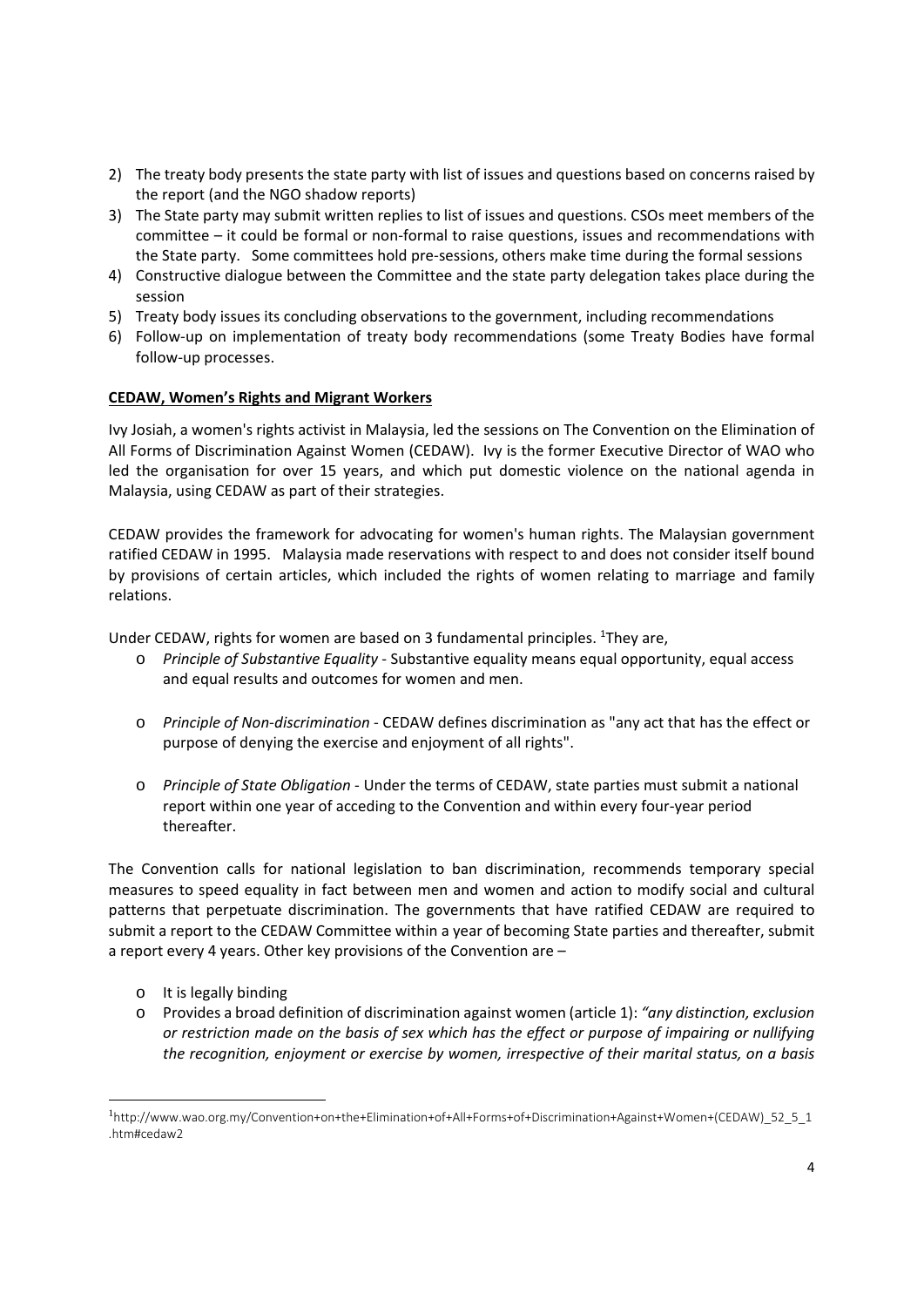*of equality of men and women, of human rights and fundamental freedoms in the political, economic, social, cultural, civil or any other field"*

- o Bridges divisions between civil and political and socio‐economic rights and covers a range of rights
- o Regulates the actions of the State, but also private organisations, enterprises and individuals
- o Creates a monitoring mechanism
- o General Recommendations ‐ e.g on on VAW (19), on marriage (21), on migrant women (26) on political life (23), on health (24)
- o Optional Protocol ‐ communications and inquiry procedures

#### **CEDAW: How can you use it?**

CSOs can play a crucial role in alerting States to their obligations, collaborating with States on their programmes where CSOs are better placed to forge links with communities and households, developing alternative models to State models of intervention, and monitoring State activities and their impact.

CSOs can submit their Shadow Reports to the Committee and make their own recommendations – which the Committee will find useful and might adopt.

CSOs can publicize State reports and the concluding comments of the CEDAW Committee to a wider national audience, where States may avoid doing so. At the local level, discussions around concepts and practice of women's rights can provide a very sound basis for influencing policy and creating spaces for change.

NGOs are also able to influence the creation of general recommendations (GR). NGOs can lobby the Committee and as part of their recommendations suggest the Committee develop a GR that deals with their issue/context. CSOs can obtain a space and opportunity to influence the substantive text of any GR.

### **Lobbying for Rights**

The objectives of session on lobbying was to share knowledge and tips on lobbying and on effective dialogue before the sessions with diplomatic missions.

Lobbying is a process to inform, negotiate with and convince those in power or those who can influence on an issue. Lobbying is about influencing change through direct personal communication – it can be formal/informal – planned/opportunistic. It is a process - often long term, and requires developing relationships. For effective lobbying,

- o know your objectives
- o create maps of influence who to lobby
- o have a timetable
- o be ready for opportunities

Following steps should be considered before an effective Lobbying Meetings

- o Preparation
	- Know the people who you're meeting.
	- Clear objectives, know your interests. What are the particular changes you'd like to have?
	- Anticipate questions/objections and prepare responses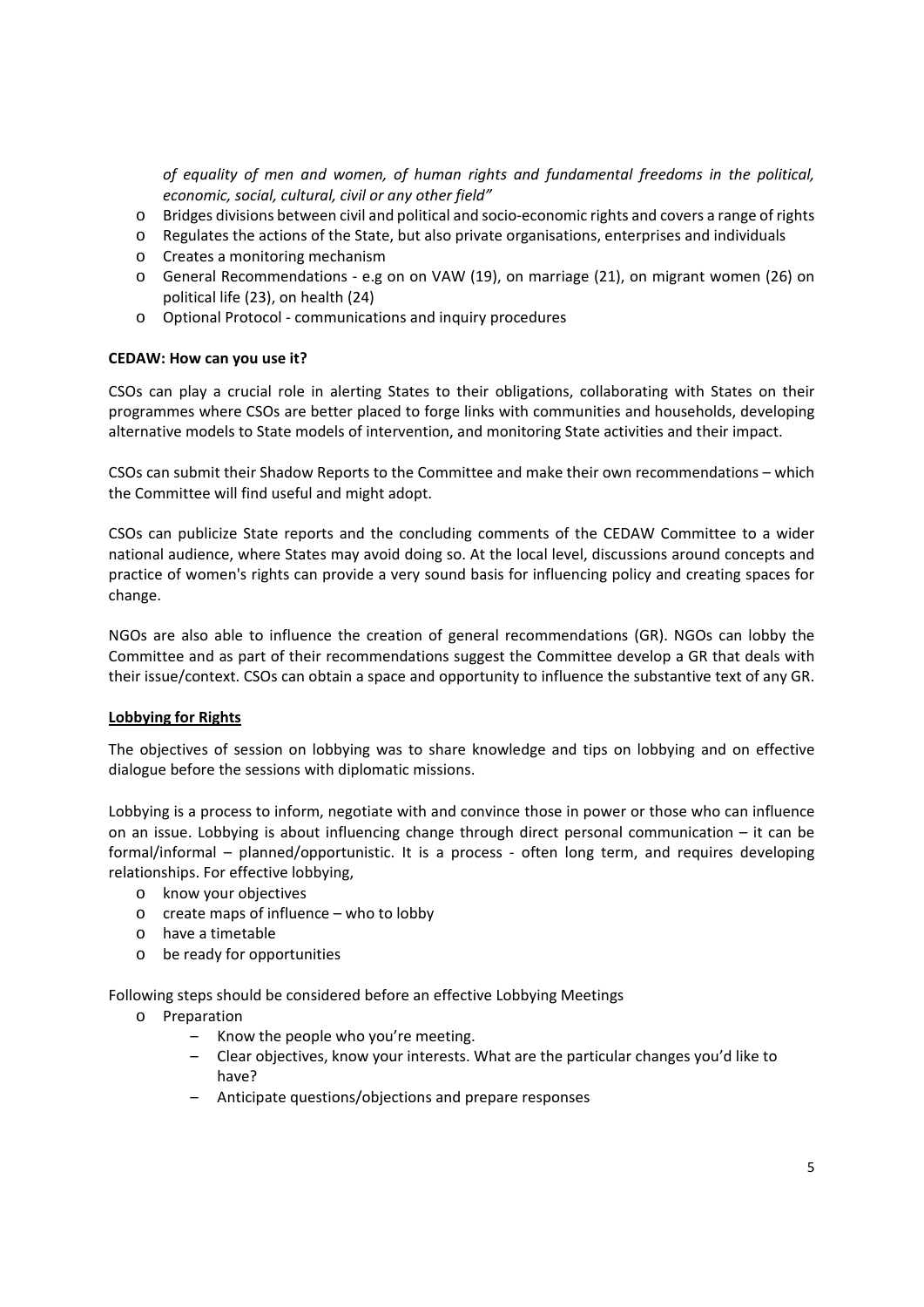- Allocate roles to delegations who will lead‐introduce/who will present on which issues/who will take notes
- Prepare materials
- Consider dress code.
- If raising issues and cases, don't be too confrontational, ask missions/embassies of how we should address the issue. The engagement should create channels of cooperation.
- o During the Meeting
	- Introduce delegation & purpose
	- Check if it's ok to take notes explain
	- Make your requests clear keep the discussion focused on objectives
	- Maintain positive atmosphere
	- Active listening respond to opportunities
	- Be confident interrupt and ask questions
	- Be flexible
	- Agree outcomes and next steps at conclusion
- o After the meeting
	- Meet and review
	- Follow‐up letter of thanks, record of conclusions, agreed next steps

*As a practical session, participants were divided into groups and were asked to prepare for the dialogue with diplomatic missions. This was followed by a role‐play exercise.* 

### **Engagement with Diplomatic Missions – Dialogue on Human Rights Concerns**

Engagement with missions was organized to provide an opportunity for participants to educate and inform the diplomatic missions about the issues and concerns of migrant workers, and also to help build participants' skills in strategic advocacy and engagement. The sessions provided opportunity for exchange of information between advocates and missions.

Some countries (e.g. most EU countries, Canada, Swiss, Australia) have explicit human rights policies – and part of the work of diplomats is to promote human rights and offer support to human rights defenders – including through small grants. These diplomats can raise issues with their host governments, send reports back to their capital, suggest support for UPR recommendations etc. They can therefore be useful contacts, and sometimes allies. Some governments for example will always make representations to try to prevent executions.

The engagement with missions was organized into two phases – the first involved preparation and a role play followed by an outreach activity by participants involving visiting Australian High Commission and the European Delegation.

Participants were divided into two groups for the visit to the Australian and European missions to prepare – what they would say, what issues would be raised, what their objectives were and who would play what role on the delegation.

Participants presented to the mission representatives about the key concerns of migrant workers in Malaysia, and the challenges faced by CSOs to protect the rights of MWs. They also briefed the representatives about the different initiatives taken up by CSOs for the protection and promotion of the rights of MWs. Mission representatives found the session very useful, and also provided feedback to the participants on their presentation of the issues. The Australian mission offered advice about possible funding support/opportunities.